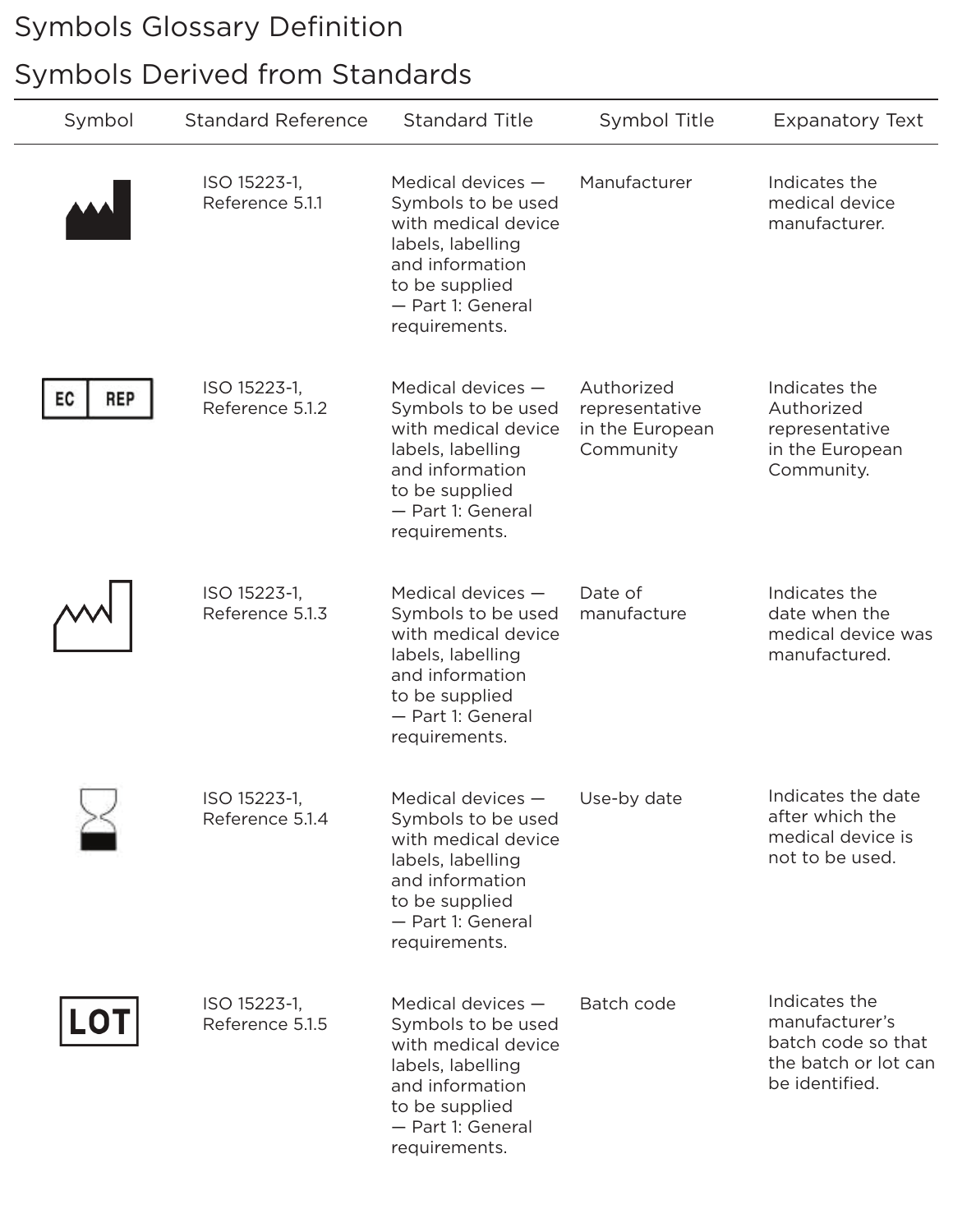| <b>REF</b>                   | ISO 15223-1,<br>Reference 5.1.6 | Medical devices -<br>Symbols to be used<br>with medical device<br>labels, labelling<br>and information<br>to be supplied<br>- Part 1: General<br>requirements.   | Catalogue number                       | Indicates the<br>manufacturer's<br>catalogue number<br>so that the medical<br>device can be<br>identified.                           |
|------------------------------|---------------------------------|------------------------------------------------------------------------------------------------------------------------------------------------------------------|----------------------------------------|--------------------------------------------------------------------------------------------------------------------------------------|
| <b>NON</b><br><b>STERILE</b> | ISO 15223-1,<br>Reference 5.2.7 | Medical devices $-$<br>Symbols to be used<br>with medical device<br>labels, labelling<br>and information<br>to be supplied<br>- Part 1: General<br>requirements. | Non-sterile                            | Indicates a medical<br>device that has not<br>been subjected<br>to a sterilization<br>process.                                       |
|                              | ISO 15223-1,<br>Reference 5.2.8 | Medical devices -<br>Symbols to be used<br>with medical device<br>labels, labelling<br>and information<br>to be supplied<br>- Part 1: General<br>requirements.   | Do not use<br>if package is<br>damaged | Indicates a medical<br>device that should<br>not be used if<br>the package has<br>been damaged or<br>opened.                         |
|                              | ISO 15223-1,<br>Reference 5.3.2 | Medical devices -<br>Symbols to be used<br>with medical device<br>labels, labelling<br>and information<br>to be supplied<br>- Part 1: General<br>requirements.   | Keep away from<br>sunlight             | Indicates a medical<br>device that needs<br>protection from<br>light sources.                                                        |
|                              | ISO 15223-1,<br>Reference 5.4.2 | Medical devices -<br>Symbols to be used<br>with medical device<br>labels, labelling<br>and information<br>to be supplied<br>- Part 1: General<br>requirements    | Do not reuse                           | Indicates a medical<br>device that is<br>intended for one<br>use, or for use on<br>a single patient<br>during a single<br>procedure. |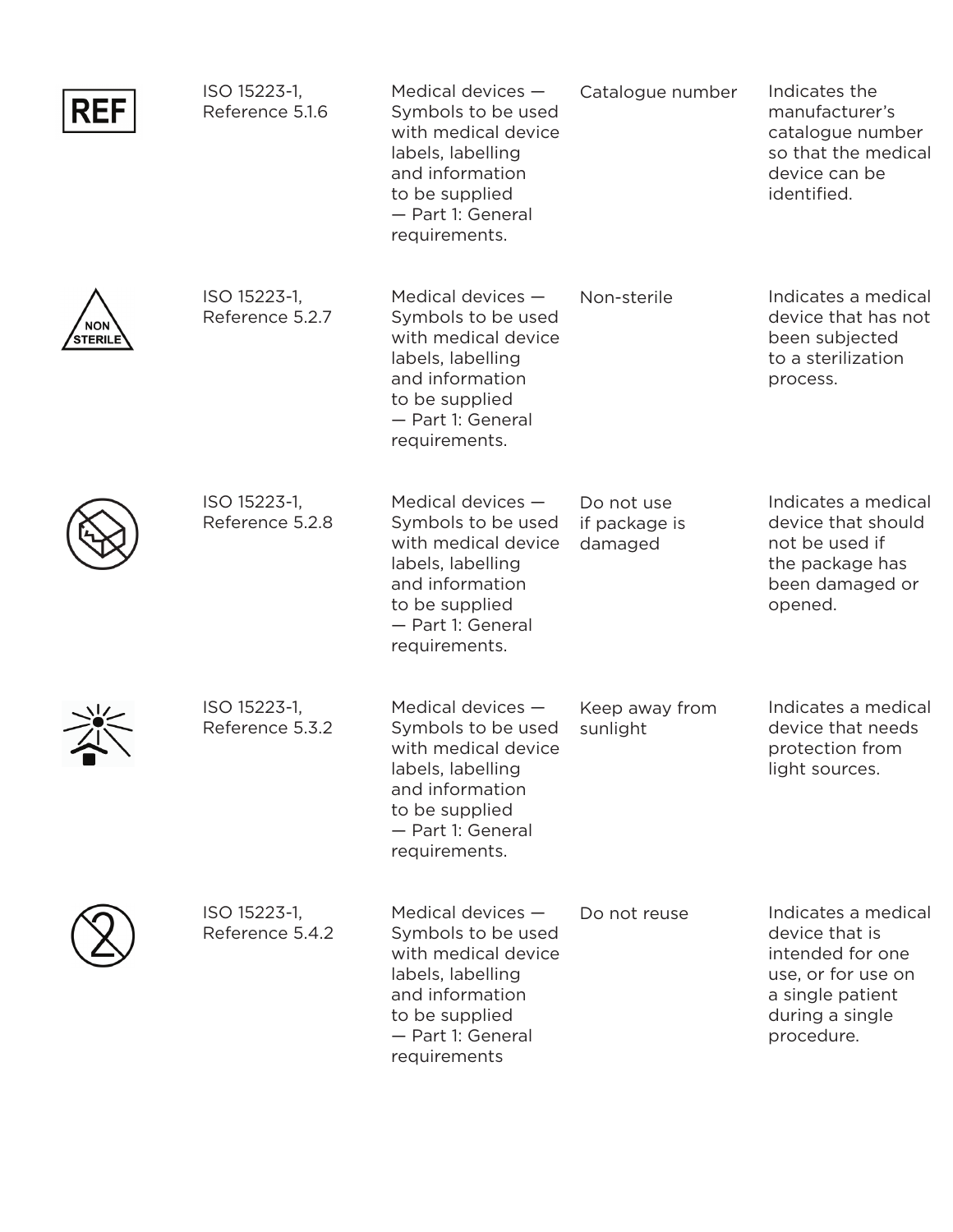|    | ISO 15223-1,<br>Reference 5.4.3 | Medical devices $-$<br>Symbols to be used<br>with medical device<br>labels, labelling<br>and information<br>to be supplied<br>- Part 1: General<br>requirements. | Consult instructions<br>for use            | Indicates the<br>need for the user<br>to consult the<br>instructions for use.                                                                                                                                                                                      |
|----|---------------------------------|------------------------------------------------------------------------------------------------------------------------------------------------------------------|--------------------------------------------|--------------------------------------------------------------------------------------------------------------------------------------------------------------------------------------------------------------------------------------------------------------------|
|    | ISO 15223-1,<br>Reference 5.4.3 | Medical devices $-$<br>Symbols to be used<br>with medical device<br>labels, labelling<br>and information<br>to be supplied<br>- Part 1: General<br>requirements. | Consult electronic<br>instructions for use | Indicates the<br>need for the<br>user to consult<br>the electronic<br>instructions for<br>use (eIFU) at the<br>specified website<br>location.                                                                                                                      |
|    | ISO 15223-1,<br>Reference 5.4.4 | Medical devices $-$<br>Symbols to be used<br>with medical device<br>labels, labelling<br>and information<br>to be supplied<br>- Part 1: General<br>requirements  | Caution                                    | Indicates the<br>need for the user<br>to consult the<br>instructions for<br>use for important<br>cautionary<br>information such<br>as warnings and<br>precautions that<br>cannot, for a<br>variety of reasons,<br>be presented on<br>the medical device<br>itself. |
| l# | ISO 15223-1,<br>Reference 5.7.1 | Medical devices $-$<br>Symbols to be used<br>with medical device<br>labels, labelling<br>and information<br>to be supplied<br>- Part 1: General                  | Patient number                             | Indicates a unique<br>number associated<br>with an individual<br>patient.                                                                                                                                                                                          |

requirements.